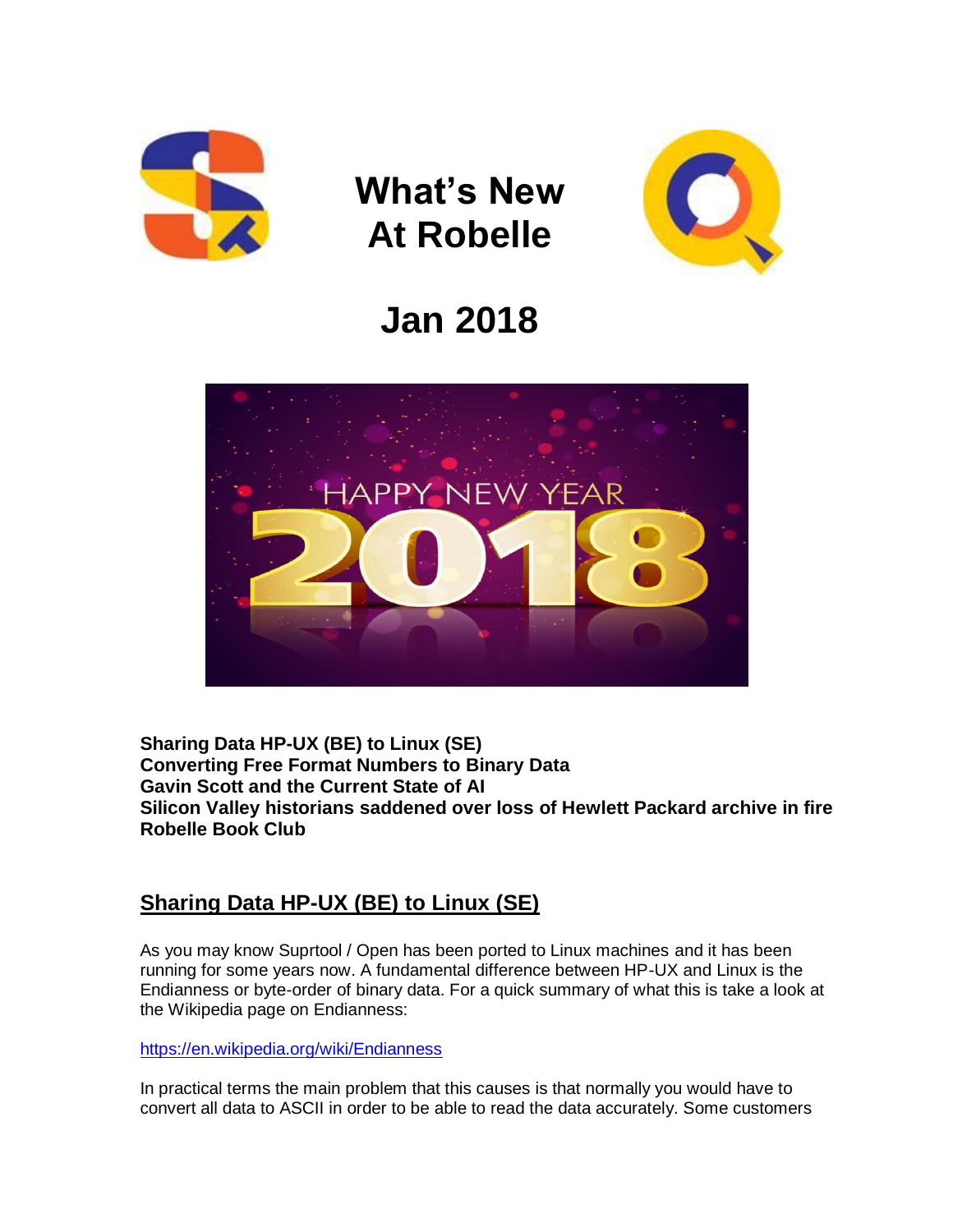have had a need to natively have files from HP-UX with binary data be moved over to Linux. Specifically without having to export to ascii and re-import into a self-describing file and have to redefine all the data etc.

Suprtool/Open now has the ability to read self-describing files and all of its binary data that describes the file (in Big Endian Format) and also the data itself (Integer and Logical Fields), and convert the data on the fly from Big Endian to Little Endian internally.

Suprtool/Open also can create .sd files and data files in Big Endian format so Suprtool and some versions of Cobol compilers on Linux that can read Big Endian Integers etc. This means that data can be moved over faster and natively.

The only conversion that needs to occur is with respect to the Self-Describing file, which we provide in the form of a small utility program call sdlunux. This utility will help convert an HP-UX self-describing file which will have Big Endian numbers, in the .sd file and in the integers and logicals in the data file.

Sdlinux, will change the sd version field which tells Suprtool/Open the endianness of the sd file.

| <b>SD Version</b> | Endianness                | Extended<br><b>Names</b> |
|-------------------|---------------------------|--------------------------|
| B.00.00           | BIG (HP-UX) LITTLE(LINUX) | NO.                      |
| B.00.01           | BIG (HP-UX) LITTLE(LINUX) | <b>YES</b>               |
| B.00.02           | <b>BIG</b>                | N <sub>O</sub>           |
| B.00.03           | <b>BIG</b>                | <b>YES</b>               |

The sdlinux utility has four options, -f, -r, -h and –d. Only one option can be specified at any given time:

| Option | <b>SD Version</b>           | Integer Field                                                        |
|--------|-----------------------------|----------------------------------------------------------------------|
| -f     | B.00.00 becomes B.00.02 and | Any integer/logical field                                            |
|        | B.00.01 becomes B.00.03     | gets flagged as BE.                                                  |
| -r     | B.00.02 becomes B.00.00 and | Any integer/logical field                                            |
|        | B.00.03 becomes B.00.01     | gets the Endianness flag<br>turned off.                              |
| -h     | B.00.02 becomes B.00.00 and | No effect.                                                           |
|        | B.00.03 becomes B.00.01     |                                                                      |
| -d     | No effect.                  | Any integer/logical field<br>gets the Endianness flag<br>turned off. |

The sdlinux utility gets run with the above options and a filename for an argument as in: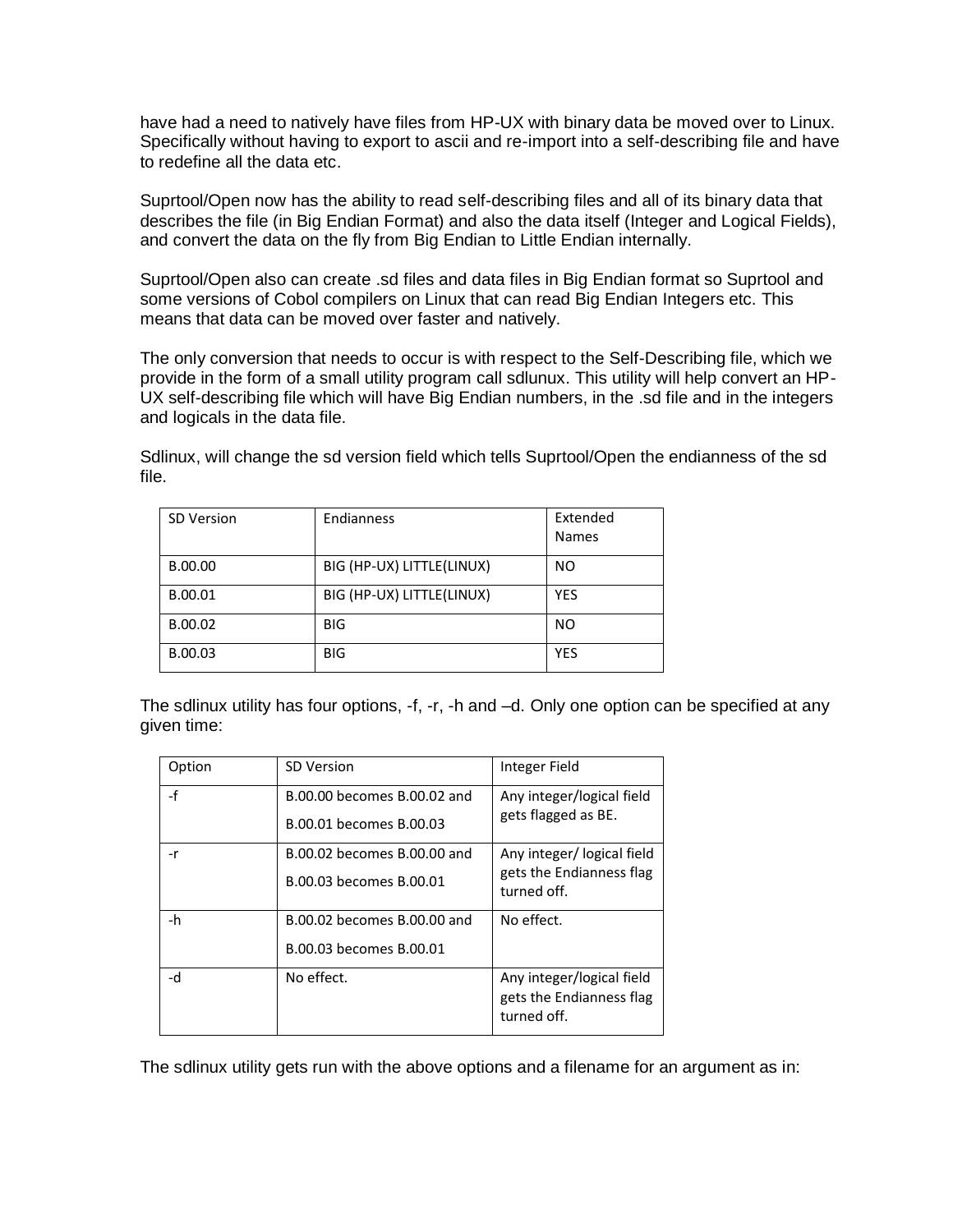| ./sdlinux '-ffilename' |
|------------------------|
| ./sdlinux '-rfilename' |
| ./sdlinux '-hfilename' |
| ./sdlinux '-dfilename' |

The filename specified just needs to be the data file name not the sd filename. Regardless, sdlinux will figure out what to do if the .sd extension is in the filename argument.

Please see the following example how you can move data from HP-UX, to Linux natively without having to export to ascii. On HP-UX, you simply create a self-describing file as you normally would:

```
Base mydb
Get mydataset
Out outfile, link
Xeq
```
Then you can use sdlinux to make some quick changes to the Self-describing information, specifically the version in the header and the integers and logicals get updated with the big endian flag being turned on:

sdlinux 'foutfile'

You can then ftp the data file and the sd file over to your Linux box:

```
ftp linuxbox.robelle.com
user
password
put outfile outfile
put outfile.sd outfile.sd
quit
```
You can then reverse the effects of the –f option with the –r option:

sdlinux -routfile

Then on Linux you can read the sd file natively even though the sd information has big endian information and the data file can be read with bigendian integers and logicals.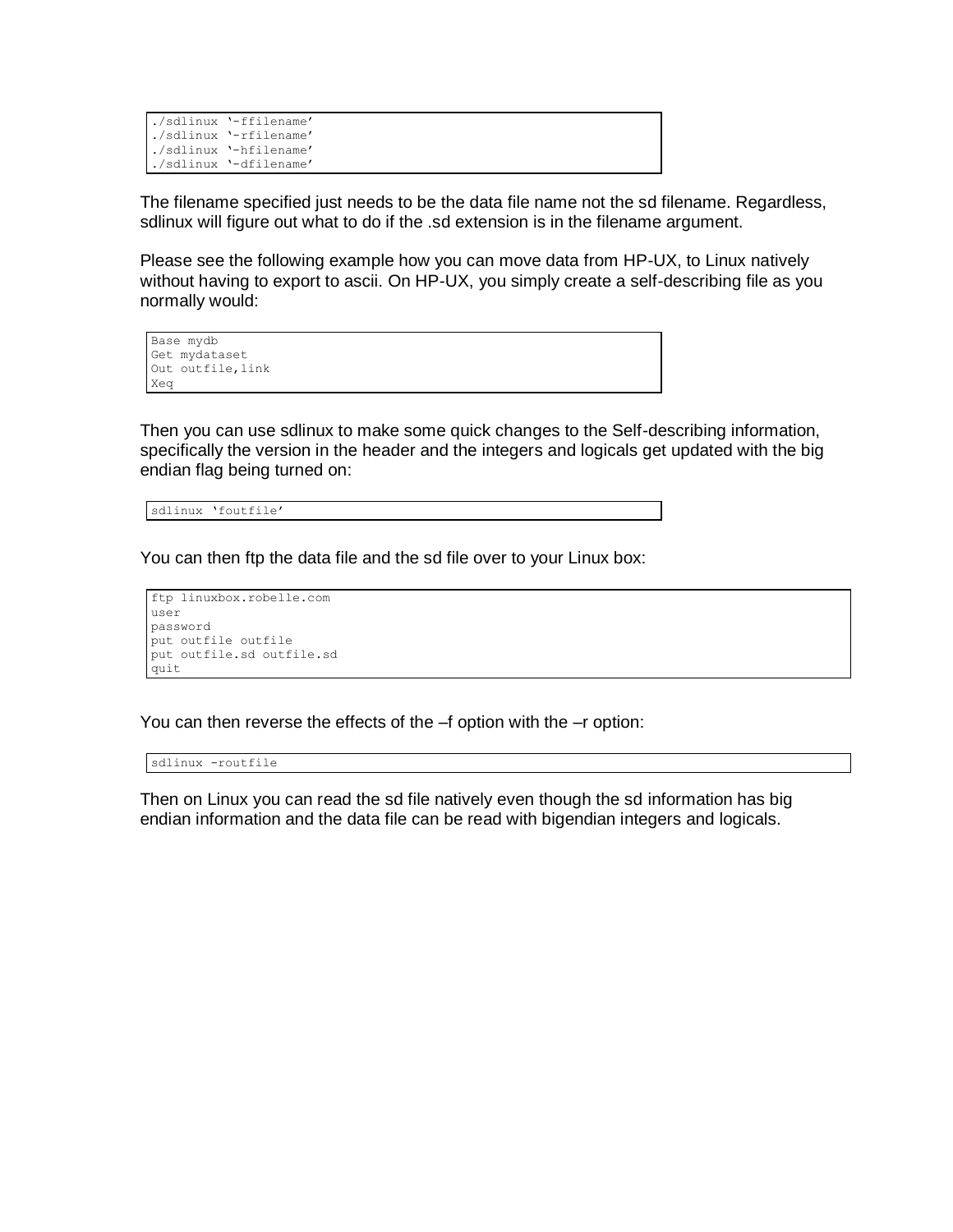| >in outfile   |                                                  |     |                   |            |
|---------------|--------------------------------------------------|-----|-------------------|------------|
| $>$ form      |                                                  |     |                   |            |
|               | File: outfile (SD Version B.00.02) Has linefeeds |     |                   |            |
|               | Entry:                                           |     | Offset            |            |
|               | CHAR-FIELD                                       | X5  | 1                 |            |
|               | INT-FIELD                                        | T1  | 6                 | BE.        |
|               | DBL-FIELD                                        | I2  | 8                 | BE.        |
|               | PACKED-FIELD                                     | P12 | $12 \overline{ }$ |            |
|               | PACKED*-FIELD                                    | P12 | 18                |            |
|               | QUAD-FIELD                                       | I 4 | 24                | BE         |
|               | ID-FIELD                                         | I1  | 32                | ВE         |
|               | LOGICAL-FIELD                                    | K1  | 34                | BE         |
|               | DBLLOG-FIELD                                     | K2  | 36                | BE.        |
|               | ZONED-FIELD                                      | Z5  | 40                |            |
|               | FILLER                                           | X36 | 45                |            |
|               | Entry Length: 80 Blocking: 1                     |     |                   |            |
| $>$ num 3     |                                                  |     |                   |            |
| $>$ list      |                                                  |     |                   |            |
| $>$ xeq       |                                                  |     |                   |            |
|               | $>IN$ outfile (0) $>OUT$ \$NULL (0)              |     |                   |            |
| CHAR-FIELD    | $= 11111$                                        |     | INT-FIELD         | $= 1111$   |
| DBL-FIELD     | $= 11111$                                        |     | PACKED-FIELD      | $= +11111$ |
| PACKED*-FIELD | $= +11111$                                       |     | OUAD-FIELD        | $= 11111$  |
| ID-FIELD      | $= 1$                                            |     | LOGICAL-FIELD     | $= 1111$   |
| DBLLOG-FIELD  | $= 11111$                                        |     | ZONED-FIELD       | $= 11111$  |
| FILLER        | $=$                                              |     |                   |            |

For more information on being able to natively share data from HP-UX (BE) to Linux (LE) let us know by E-mailing [neil@robelle.com.](mailto:neil@robelle.com)

#### **Converting Free Format Numbers to Binary Data**

This past month support has encountered a number of questions about how to handle numbers being "imported". We sometimes forget about all that the \$number function is capable of and I find it is helpful to review what we wrote in the manual to describe the capabilities

Suprtool has the ability to accept free-form "numbers" as display data types. This means numbers in the form:

1234.45- -12345 -123.2134 12343 \$123.45

can now be accepted and converted to any other numeric data type. Consider the following data:

| Item-number | New-Price              |
|-------------|------------------------|
| 12345       | $+123.45$              |
| 34563       | $+27.5$                |
| 21312       | 1.545<br>$\rightarrow$ |

Suprtool has the ability to read and convert the data in New-Price using the number function. Let's say we want New-Price to be a double integer and currently occupies eight bytes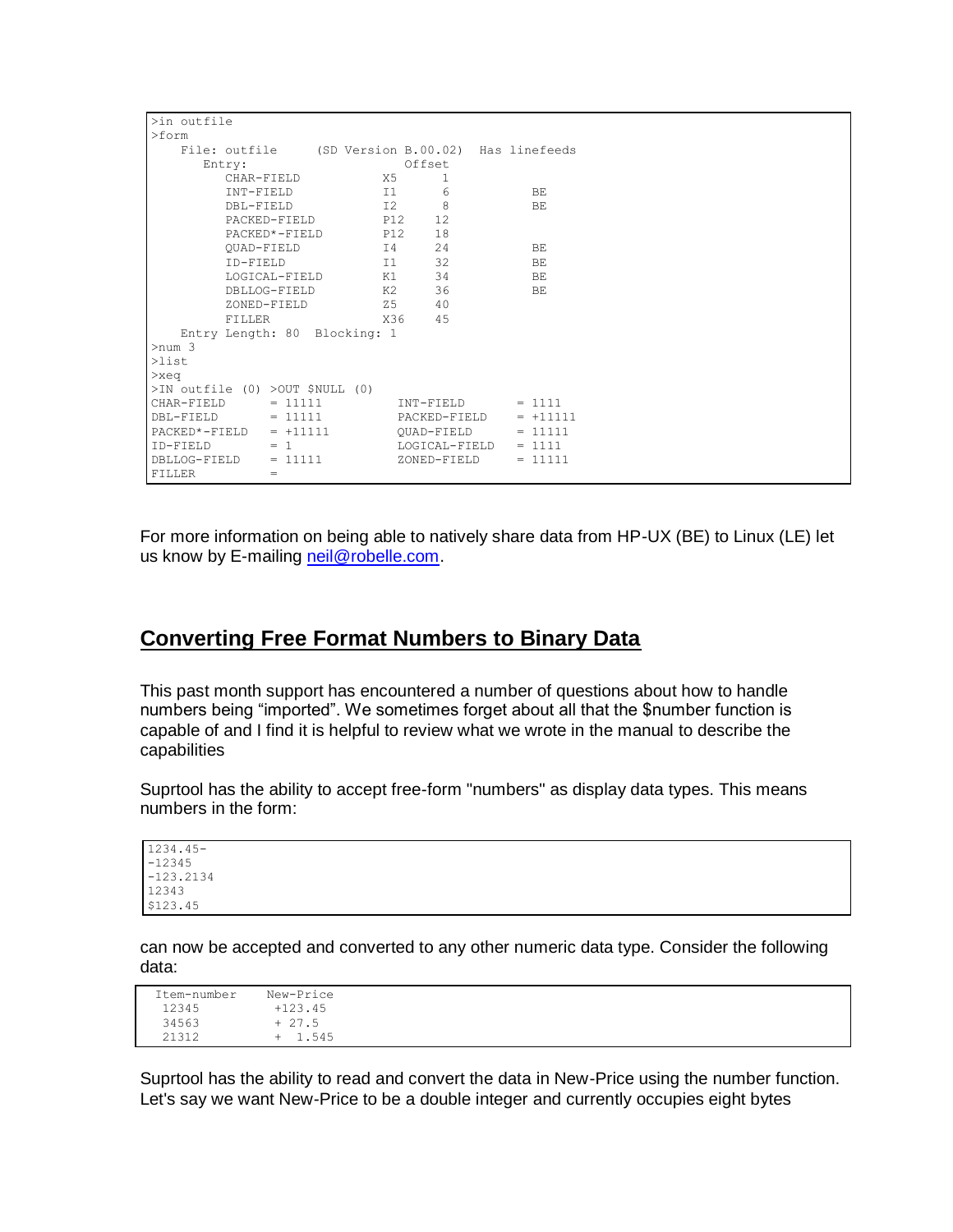starting in position six. Here is the task you would use to convert the New-Price free-format number into a double integer.

```
 >in mynums
 >def item-number,1,5,byte
 >def new-price-ascii,6,8,display
 >def new-price,1,4,double
>item new-price-ascii, dec, 2
>item new-price, dec, 2
 >ext item-number
 >ext new-price=$number(new-price-ascii)
 >out somefile,link
 >xeq
```
The \$number function take the free-format number and make it a valid display number. It will determine the decimal, sign and add leading zeroes. It will round the number to the defined number of decimal places.

In the case of 1.545 number, Suprtool will round the value to be 1.55, since the given number of decimal places is two and the preceding value is five or greater. If you have a whole number such as 54, with no decimal point the value becomes 54.00.

Suprtool will not accept data that has:

```
 More than one sign.
 More than one decimal place.
 Spaces in between numbers.
Signs that are in between numbers.
 Characters that are not over punch characters.
 Fields that when edited do not fit in the defined space for the display field.
```
You can control the character that defines the currency, thousand and decimal symbol for other currencies and formats using the following commands:

```
 >set decimalsymbol "."
>set thousandsymbol ", "
 >set currencysymbol "$"
```
Suprtool in the above case will strip the currency and thousand symbols and use the decimal symbol to determine the number of decimal places. You can set these characters to any values you want but the defaults for each are used in the above set commands. The Decimal and thousand symbols are only single characters. The currency symbol allows for four characters.

#### **Gavin Scott and the Current State of AI**

Recently I received an e-mail from longtime friend of Robelle, Gavin Scott on how he spent his winter vacation, which was researching the current state of AI. It is a great summary and introduction to AI on many fronts. The article begins below:

I set out to learn more about the current state of AI and specifically Deep Neural Networks over the past couple weeks, and I am here to report on some of the cool stuff I've found out.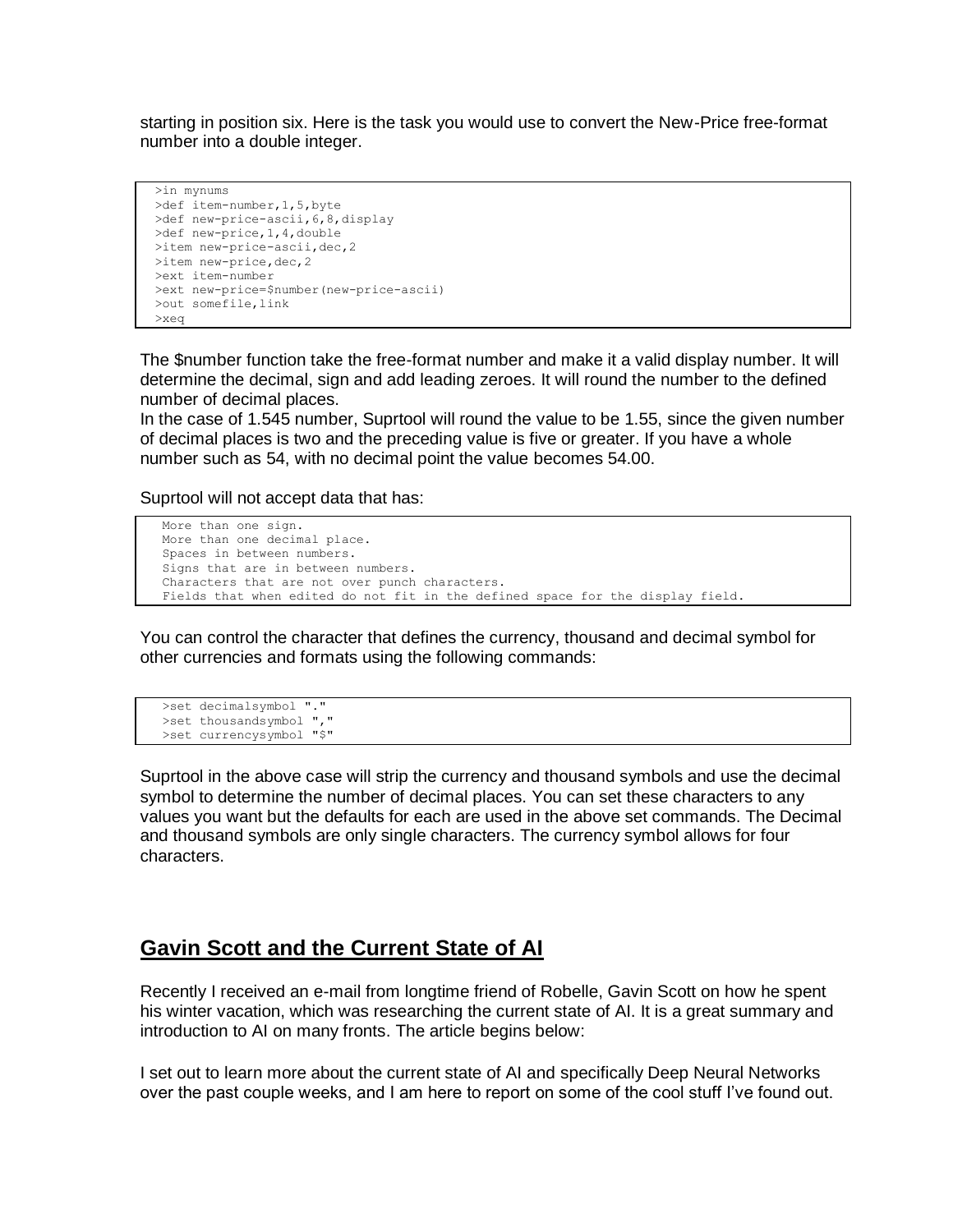A couple years ago Nvidia introduced their latest (at that time) GPU architecture called Pascal, and most of the announcement was spent talking about Neural Networks, which at the time seemed like a somewhat niche market compared to say all the 3D gaming applications, VR, etc. But now a new generation of neural-net driven "AI" is taking the world by storm, and in 2018 if you aren't looking for opportunities to utilize these technologies in your application solutions then you're doing it wrong.

In the past we have asked ourselves, "What are we going to do with all those MIPS in the future?" and now we have a new answer to that question, we're going to expend them training up neural networks to solve hard problems for us. This is an area of technology where you need new heights of processing power to get good results, and the more teraflops you can throw at a problem the more \***interesting**\* the solutions you can achieve. Things don't just get faster, they get smarter, and some really amazing behavior starts to emerge.

So, what's changed? AI has been a thing through a cycle of boom and bust (unrealized expectations) for several decades now, and the ideas behind a software neural network go back to 1943. First, it's the availability of hardware that can grind through the obscene amounts of linear algebra required, and second it's the software architectures for advanced neural networks that has been invented over the last five years or so. You've seen the fruits of this development in 2017, starting with Google Deep Mind's Alpha Go that beat world Go champion Lee Sewol in March, something that pretty much shocked the world as almost nobody expected this to be possible for another decade or two.

Deep Mind has since followed up with AlphaGoZero which learned the game of Go from first principles by playing itself (the original AlphaGo had been trained using a lot of human game data), and then Alpha Zero, a general-purpose engine that became the most powerful chess player on earth after only four hours of self-play starting from just the basic rules of chess. You can read some of the chess world's reaction to the games played by Alpha Zero that have led to an active conspiracy theory that Google must actually have secretly developed god-level sentient AI. To prove the flexibility of the Alpha Zero architecture, they fed it the rules of Shogi which it then mastered to a similar level.

In the past couple months, Google has had further breakthroughs in speech synthesis, and their latest paper suggests that computer generated speech which is indistinguishable from human speech is now pretty much a solved problem. Similar successes are being made in image recognition, content synthesis, and many other areas. Expect to start seeing things that amaze you, and machines to start being scary-smart at specific tasks. We're in no danger of producing sentient machines in the near future, but a machine that can play poker or even engage in general negotiations better than any human is already a thing. Also understanding and generating text is another area that's rapidly advancing, so expect spam filtering to become a hard problem again.

Another area that's getting a lot of interest is GANs, Generative Adversarial Networks, where you create two competing neural networks, one that say tries to forge paintings and one that tries to detect forgeries. It's possible for these to learn from each other and so both get better at their tasks without requiring supervised learning, to the point that both get impressively good at their respective tasks.

And lots of other "AI things" that have never worked worth a darn before (computers composing/generating music for example) are starting to finally give interesting results.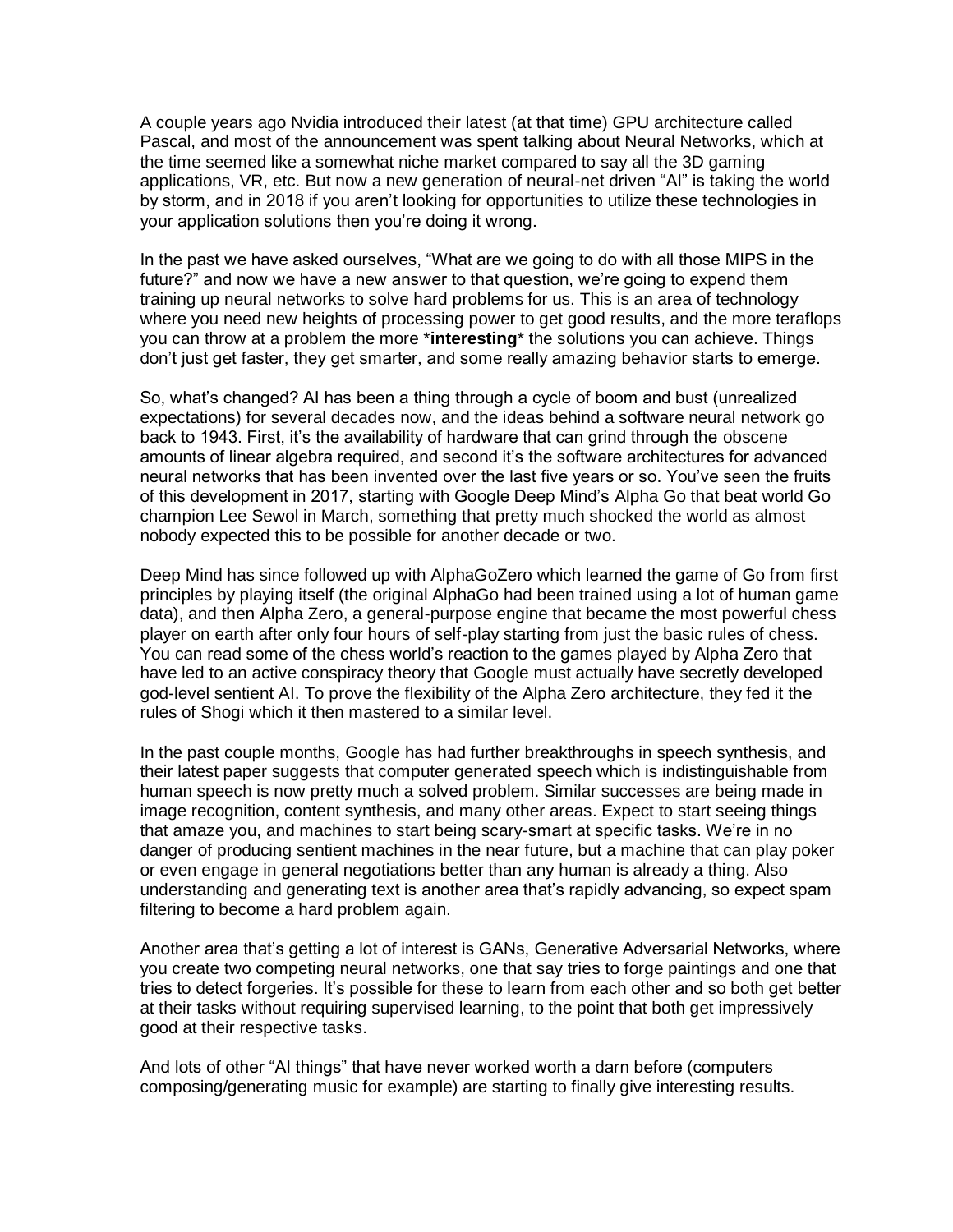Ok, so most of us here don't get to work on things like game-playing software or facial recognition, etc. so how is all this going to help me post transactions to my general ledger SQL tables more efficiently? Well, it probably isn't, but there are potential applications to be found anywhere you have a source for lots of good quality data. That stream of GL transactions, or your customer transaction history, or web interaction log files, etc. can all potentially be things you can focus a Machine Learning application at.

2017 was the year of democratization for neural network software development. In the past, you probably needed at least a Master's in math in order to follow the literature in Machine Learning, and even then, a lot of the theory wasn't practical to implement due to hardware costs, and if you did want to implement something you were on your own to write all the code to do it. Now there are several very good, well documented, and newbie friendly libraries for Machine Learning, such as Google's TensorFlow. There's a big push to make these technologies available to the unwashed masses of software developers out there, and you can implement some extremely powerful applications in just a few lines of code. There are also lots of books and tutorial videos, as well as MOOCs you can sign up for.

It's all interesting and fun stuff, and very accessible now. It only takes a few minutes to set up a local development environment with Anaconda and TensorFlow, and you can be classifying MNIST digit images (the Hello World of Machine Learning).

In addition to having all the cutting-edge software available for free, the hardware needed to accelerate the matrix multiplications that are at the core of neural networks is very accessible as well. My gaming laptop has an Nvidia 1060 GPU in it, and installing tensorflow-gpu was straightforward and gave me something like a factor of 20x speedup. The 1060 has about 4 teraflops of processing power. And you can easily access clusters of GPU hardware through cloud services from Google, Amazon, and Microsoft, and Google is now offering cloud access to their new TPU (Tensor Processing Units) custom processor chip hardware for neural network training and execution (the AlphaZero chess engine runs using just four TPUs).

It's a completely different paradigm for programming. Rather than solve the problem yourself and teach the computer how to execute your solution in a traditional program, you just set up an environment in which the computer can learn how to solve the problem on its own and you provide examples for the computer to learn from. It really feels pretty magical. Finally, the damn machines are actually doing something useful!

Anyhow, I've had a blast and I strongly recommend learning enough about this stuff so you can understand it (since you're going to be running into it everywhere) and if you're still doing any kind of solution development then this is a powerful new tool for which you should be on the lookout for applications. It's also still "cool" at this point, though you probably only have this year or so to distinguish your solution through its use of "AI" before absolutely everyone is doing it. There are already Venture Capital firms which exist just to help incubate people with AI ideas.

Machine Learning gets my vote as the most interesting, useful, and accessible area of computer advancement right now, over things like Quantum Computing and Block chainbased applications.

Resources: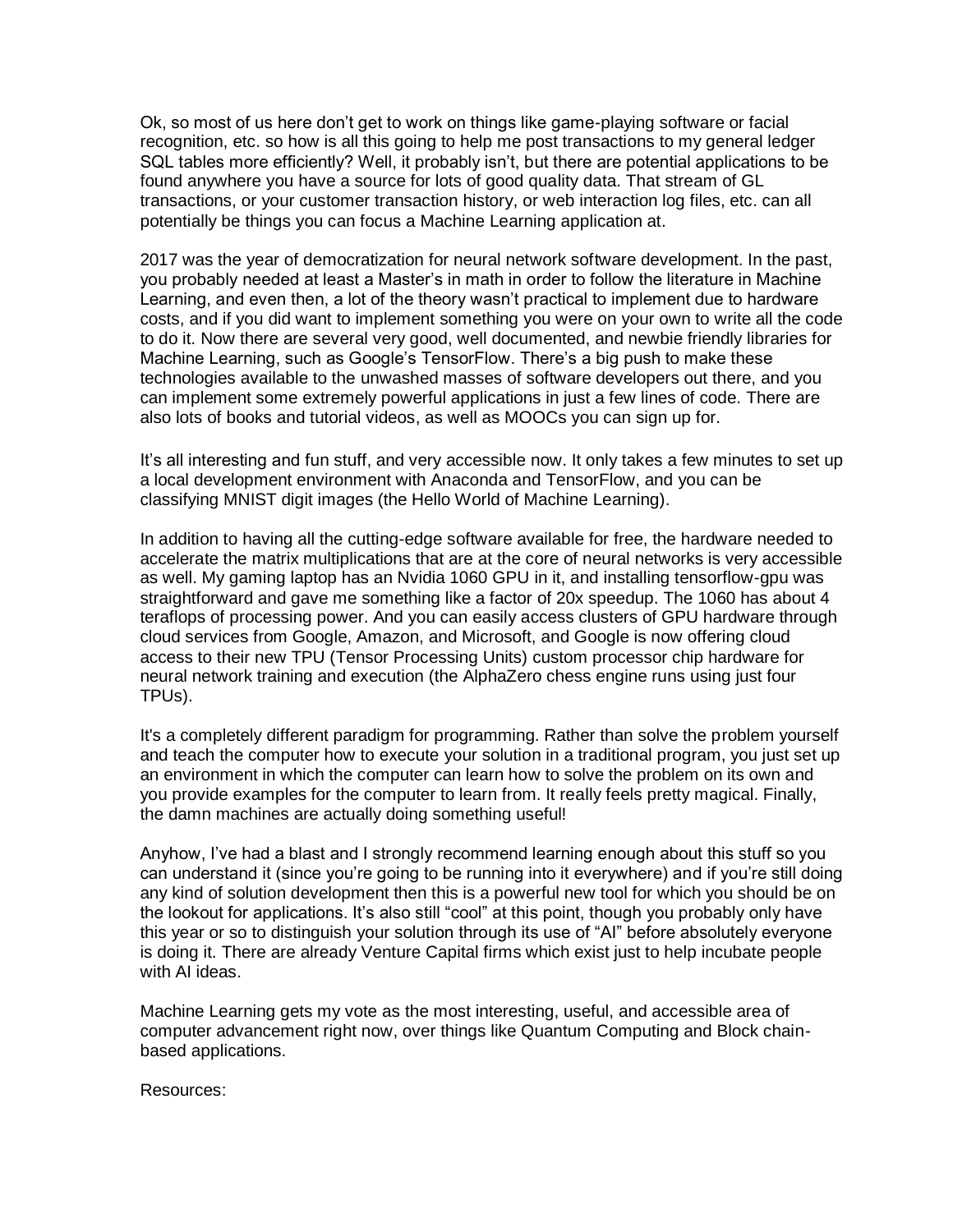I started with this book:

<https://www.amazon.com/Hands-Machine-Learning-Scikit-Learn-TensorFlow/dp/1491962291>

which starts with basic ML techniques before moving into deep learning with TensorFlow. You can also get started with the very excellent tutorials and documentation on the TF site:

[https://www.tensorflow.org/get\\_started/](https://www.tensorflow.org/get_started/)

Assorted readings / viewings:

<https://blog.statsbot.co/deep-learning-achievements-4c563e034257> <https://tryolabs.com/blog/2016/12/06/major-advancements-deep-learning-2016/> (Nice overview of GANs) <http://karpathy.github.io/2015/05/21/rnn-effectiveness/> (this one is a classic on RNNs) [https://www.reddit.com/r/artificial/comments/7lwrep/media\\_synthesis\\_and\\_personalized\\_cont](https://www.reddit.com/r/artificial/comments/7lwrep/media_synthesis_and_personalized_content_my/) [ent\\_my/](https://www.reddit.com/r/artificial/comments/7lwrep/media_synthesis_and_personalized_content_my/) <https://www.youtube.com/watch?v=u7kQ5lNfUfg> (make scary cats!) <https://affinelayer.com/pixsrv/> (try it yourself) <https://www.youtube.com/watch?v=9VC0c3pndbI> (Turn winter into summer!) <https://www.youtube.com/watch?v=aircAruvnKk> (short introduction to neural networks and how they work)

And as a bonus, playing with this stuff will pull you into the world of Python via Jupyter notebooks and Data Science where you should be for other reasons too.

#### **Silicon Valley historians saddened over loss of Hewlett Packard archive in fire** *startribune.com*

More than 100 boxes containing letters and other documents from Hewlett-Packard founders William Hewlett and David Packard were incinerated when the Tubbs Fire tore through one building on the campus of Keysight Technologies headquarters in Santa Rosa. Corporate historians say the loss goes far beyond the estimated \$2 million value of the collection. That's because it contained thousands of pages of history documenting the firsthand thoughts and strategies of the two tech pioneers who formed the electronics company in Palo Alto.

"It's heartbreaking," said Karen Lewis, a former HP archivist who pored through each of those boxes in the 1980s, cataloging each document to help preserve that rich record for future researchers and historians. While it isn't a perfect solution, and daunting project to start, make a digital archive of all your records, photos, etc. You'd be amazed at what you can fit on an inexpensive external hard drive of just a few terabytes, kept in a safe deposit box or at a family member's house.

[https://www.thestar.com.my/tech/tech-news/2017/11/01/silicon-valley-historians-saddened](https://www.thestar.com.my/tech/tech-news/2017/11/01/silicon-valley-historians-saddened-over-loss-of-hewlett-packard-archive-in-fire/)[over-loss-of-hewlett-packard-archive-in-fire/](https://www.thestar.com.my/tech/tech-news/2017/11/01/silicon-valley-historians-saddened-over-loss-of-hewlett-packard-archive-in-fire/)